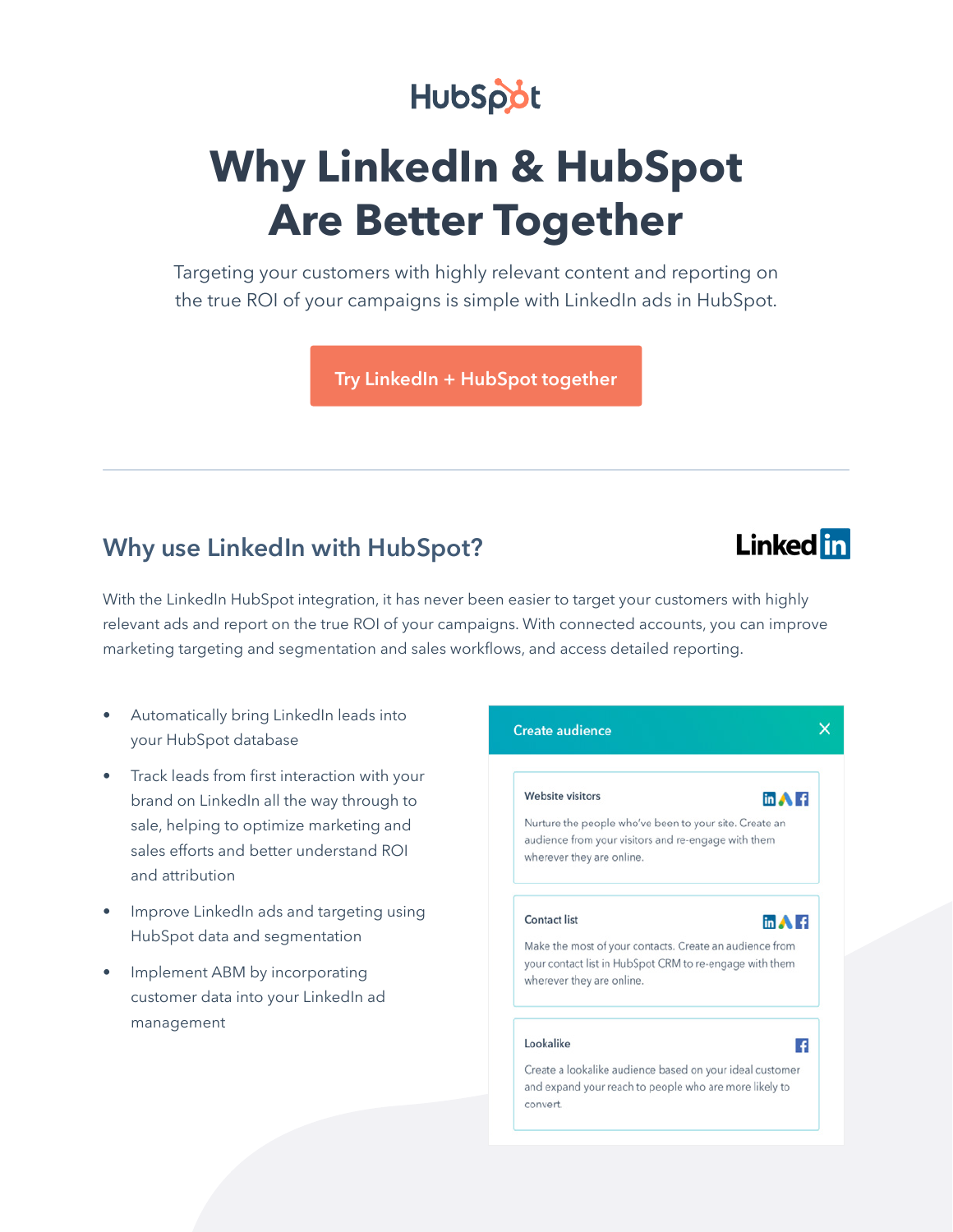### **Easy to Use + Offers Targeted Lead Management**

When you connect your HubSpot accounts and LinkedIn Campaign Manager, you can easily turn on ad tracking, lead syncing, and apply your tracking pixel. Once connected, leads from LinkedIn lead generation ads will automatically flow into your HubSpot account.

#### **With connected accounts, you can:**

- Leverage the HubSpot CRM to create highly targeted audiences that automatically sync with your ad accounts in Campaign Manager
- Create LinkedIn campaigns directly in HubSpot using targeting and segmentation from your HubSpot account
- Segment contacts based on ad interactions
- Bring LinkedIn leads into your marketing flow (email newsletters, lead nurturing campaigns, and promotions)
- Update contacts to LinkedIn audience or exclusion list
- Set up lead notifications for your sales team when a new lead comes in

| <b>Contacts</b>                                                                                                                                                                                            |  |
|------------------------------------------------------------------------------------------------------------------------------------------------------------------------------------------------------------|--|
| These contacts filled out a form for the first time after clicking on<br>an ad. If a contact converted multiple times across all your<br>campaigns, they will only appear in this list once.<br>2 contacts |  |
| <b>NAME</b>                                                                                                                                                                                                |  |
| <b>Lars Osterbergson</b>                                                                                                                                                                                   |  |
| Sven Isaacson                                                                                                                                                                                              |  |

#### **You can feel confident in your data data and leads will automatically:**

- Sync to your HubSpot account
- Receive a lead score
- Be de-duplicated to avoid multiple messages to the same contact
- Have a unified contact timeline

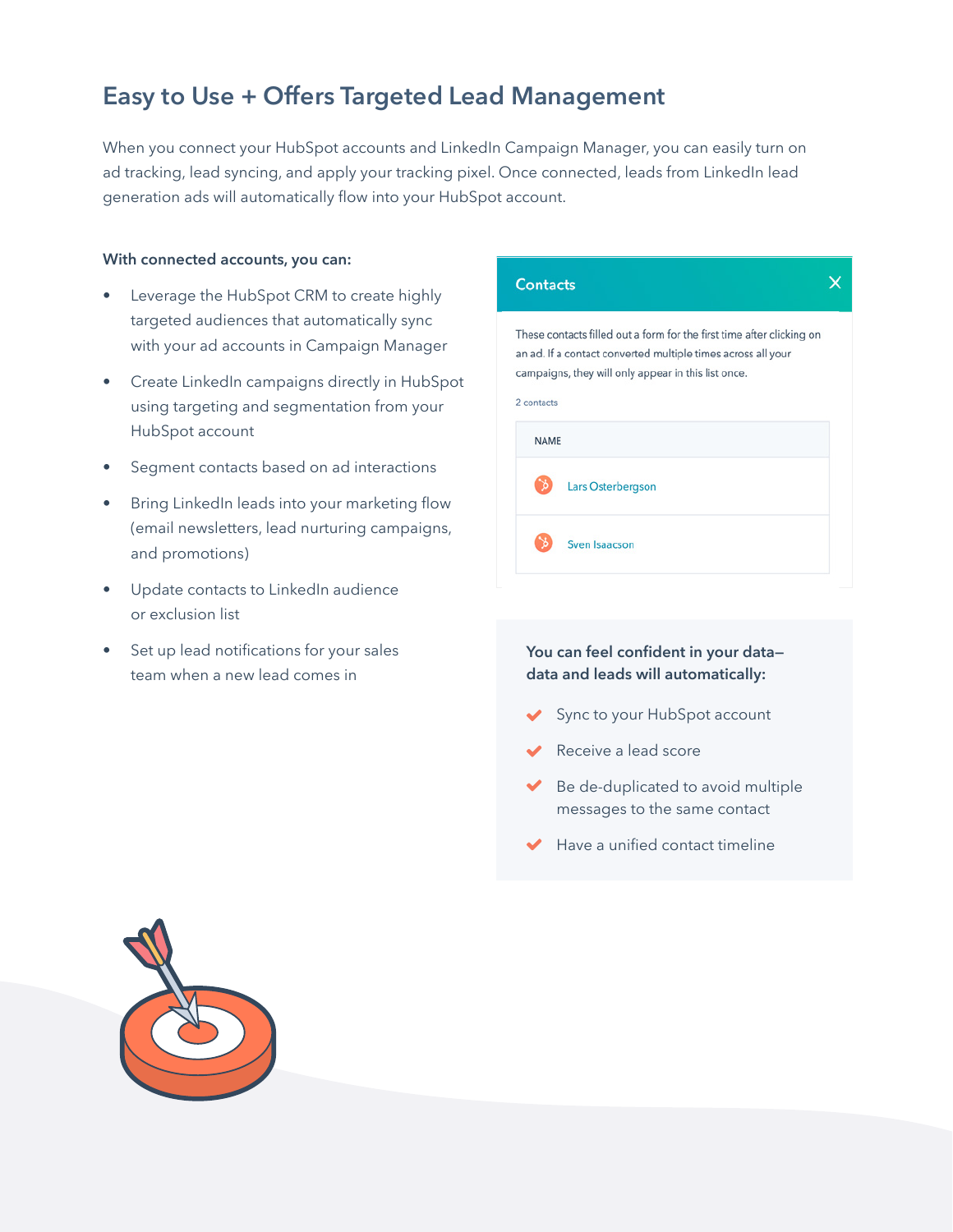### **Better Understand ROI**

This integration allows you to fully understand which of your ads are influencing your bottom line so you can draw a direct line between clicks on your ads, and return on your ad spend so you will never again struggle to prove the ROI of your advertising.

#### **Using HubSpot, you can see how LinkedIn ads compare to other channels, and access:**

- Conversion reporting for LinkedIn ads
- Full funnel ROI reporting for your ads
- Custom reporting
- A bigger picture view of how your ads are influencing your contacts across every stage of the customer journey

The LinkedIn Hubspot integration uses custom revenue figures to calculate ROI so you can see exactly how your ads are influencing your contacts throughout their lifecycle or customer journey, allowing you to better understand how the marketing and sales activities are creating revenue for your business.

To visualize the full picture of your ROI you will also be able to see how LinkedIn ads are performing relative to other channels, as well as see Conversion reporting specifically for your LinkedIn ads— leaving no ROI metric stone unturned or unexamined.

| $\mathcal{S}$<br>Contacts v Conversations v Marketing v Sales v Service v Automation v Reports v                    |         |                          |                            |                       | $Q$ $\phi$      |                       | biglytics.net $\scriptstyle\mathtt{\sim}$<br>igh. |
|---------------------------------------------------------------------------------------------------------------------|---------|--------------------------|----------------------------|-----------------------|-----------------|-----------------------|---------------------------------------------------|
| Ads                                                                                                                 |         |                          |                            |                       | Create audience |                       | Create ad campaign *                              |
| Campaigns<br>Audiences                                                                                              | Analyze |                          |                            |                       |                 |                       |                                                   |
| Accounts: Biglytics (991-823-5383) v Attribution Reports: First form submission v Date: All time v Status: Active v |         |                          |                            |                       |                 | AMOUNT SPENT \$705.85 | ROI 1,317% ®                                      |
| <b>IMPRESSIONS</b>                                                                                                  |         | <b>CLICKS</b>            | CONTACTS ®                 |                       |                 | <b>DEALS ®</b>        |                                                   |
| 34,257<br>Across all networks                                                                                       | 0.8%    | 262<br>\$2.69 each       | 2<br>0.8%<br>\$352.92 each |                       | 50%             | \$705.85 each         |                                                   |
|                                                                                                                     |         |                          |                            | <b>ED</b> Add metrics | Search          |                       | $\alpha$                                          |
| NAME <sup>:</sup>                                                                                                   |         | ACCOUNT NAME C           | IMPRESSIONS @ C            | TOTAL CONTACTS @ 2    | MOL ® ÷         |                       | COST PER CONTACT @ C                              |
| ForceRank<br>in<br><b>Active</b>                                                                                    | $\sim$  | Biglytics (991-823-5383) | 12,234                     |                       | $\mathbf 0$     | $\mathbb O$           | n/a                                               |
| <b>Big Data Webinar Campaign</b><br>in<br><b>Active</b>                                                             | $\sim$  | Biglytics (991-823-5383) | 22,023                     |                       | $\sqrt{2}$      | $\mathbf 0$           |                                                   |
|                                                                                                                     |         |                          |                            |                       |                 |                       |                                                   |
|                                                                                                                     |         |                          |                            |                       |                 |                       |                                                   |